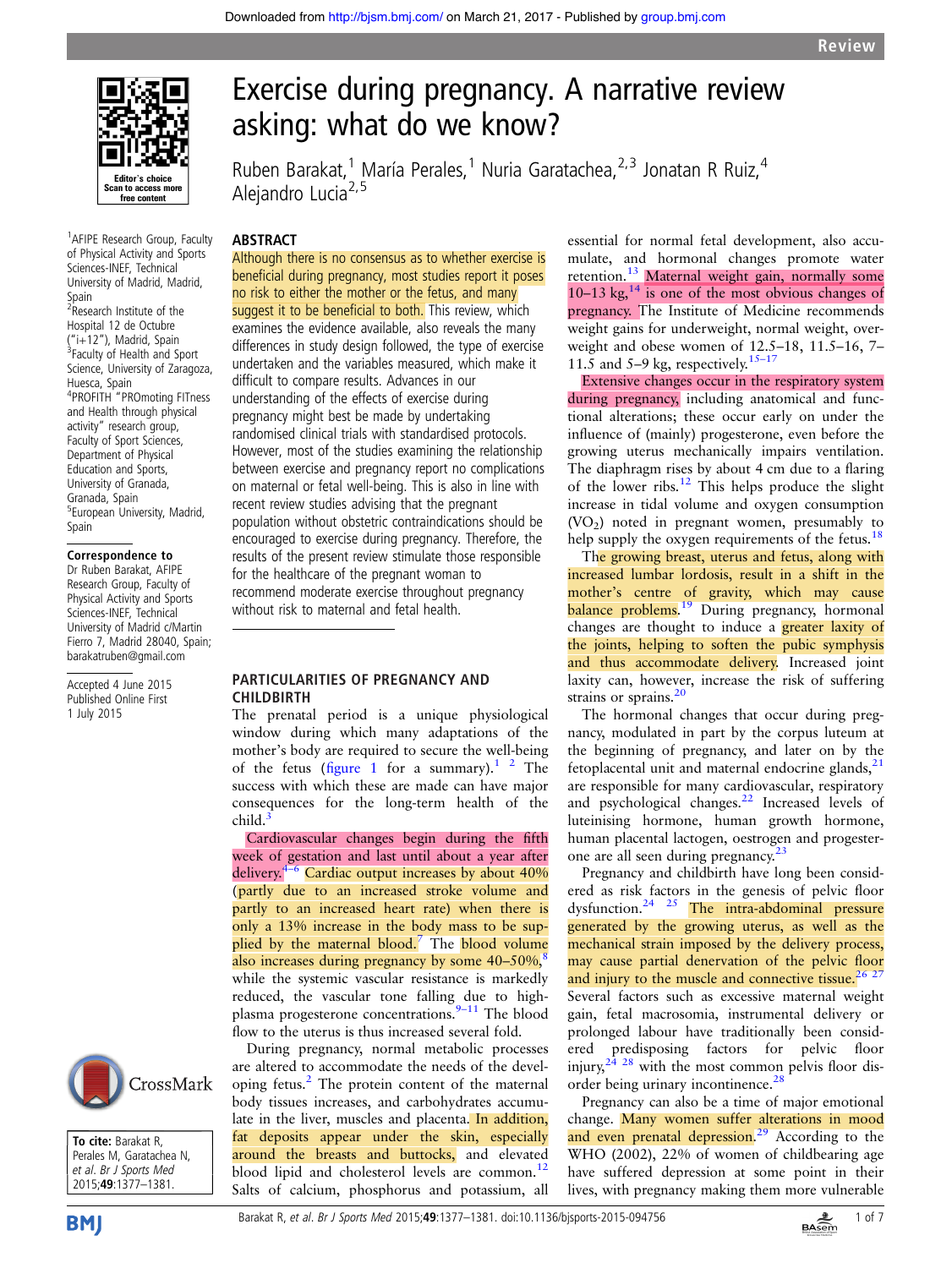<span id="page-1-0"></span>

**Figure 1** Main physiological adaptations of the mother's body during pregnancy (HR, heart rate;  $V_2$ , oxygen consumption).

compared with other times. $30$  In fact, recent studies have estimated the prevalence of depression during pregnancy to be between  $10\%$  and  $30\%$ ,<sup>[31](#page-4-0)</sup> higher than that recorded during the postpartum period.<sup>[32](#page-5-0)</sup>

# EXERCISE AND PREGNANCY

Physical exercise has become more popular among women of fertile age, and many now seek medical advice on whether they can continue exercising during pregnancy.<sup>[33](#page-5-0)</sup> The answer to their question demands that the influence of exercise on the mother and the fetus be properly understood.<sup>[34](#page-5-0)</sup> Recommendations regarding exercise during pregnancy have long been based more on social and cultural notions or 'common sense' than any hard scientific evidence.<sup>[22](#page-4-0)</sup> Indeed, the evidence on which they might be based is not particularly clear: studies on the effects of exercise on maternal and fetal health have been around for 30 years, yet controversy still surrounds how it affects many pregnancy outcomes, including gestational age at birth, the type of delivery, maternal weight gain or birth weight, among other outcomes.<sup>3</sup> The reason for this lies partly in that observational studies have made much use of questionnaires—which are now known not to be very reliable in the assessment of physical activity—while experimental studies have involved such a range of type, duration and intensity of exercise that comparisons between them have been difficult.<sup>36</sup>

# Effects of exercise during pregnancy on maternal and fetal well-being

# Hormonal and metabolic

The growing fetus requires an adequate supply of nutrients,  $13$ yet even the mildest form of acute exercise requires an increase in glucose uptake to the muscles. It is reported that acute exercise (as opposed to exercise training) in pregnant women is associated with increased sympathoadrenal and neurohumoral activity, resulting in reduced plasma insulin and increased norepinephrine, epinephrine, cortisol, glucagon and growth hormone concentrations.<sup>[12](#page-4-0) [37](#page-5-0)</sup> Soultanakis et  $al^{38}$  $al^{38}$  $al^{38}$  compared the effect of 60 min of moderate-intensity exercise on glucose homeostasis in non-pregnant and pregnant women in their third trimester, measuring the rate at which, and the extent to which, blood glucose decreased, along with changes in lactate, β-hydroxybutyrate, free fatty acids (FFA) and insulin (all of which affect glucose homeostasis). Compared with the nonpregnant women, the blood glucose levels of the pregnant women were seen to decrease at a faster rate and to a significantly lower level post-exercise. Their insulin levels also decreased to a significantly lower level post-exercise, as did their lactate levels (but only for 15 min). No difference was seen between the two groups in terms of their β-hydroxybutyrate levels. In a randomised clinical trial (RCT) involving 83 healthy pregnant women, Barakat et  $al<sup>39</sup>$  $al<sup>39</sup>$  $al<sup>39</sup>$  examined the influence of a moderate-intensity exercise intervention over the entire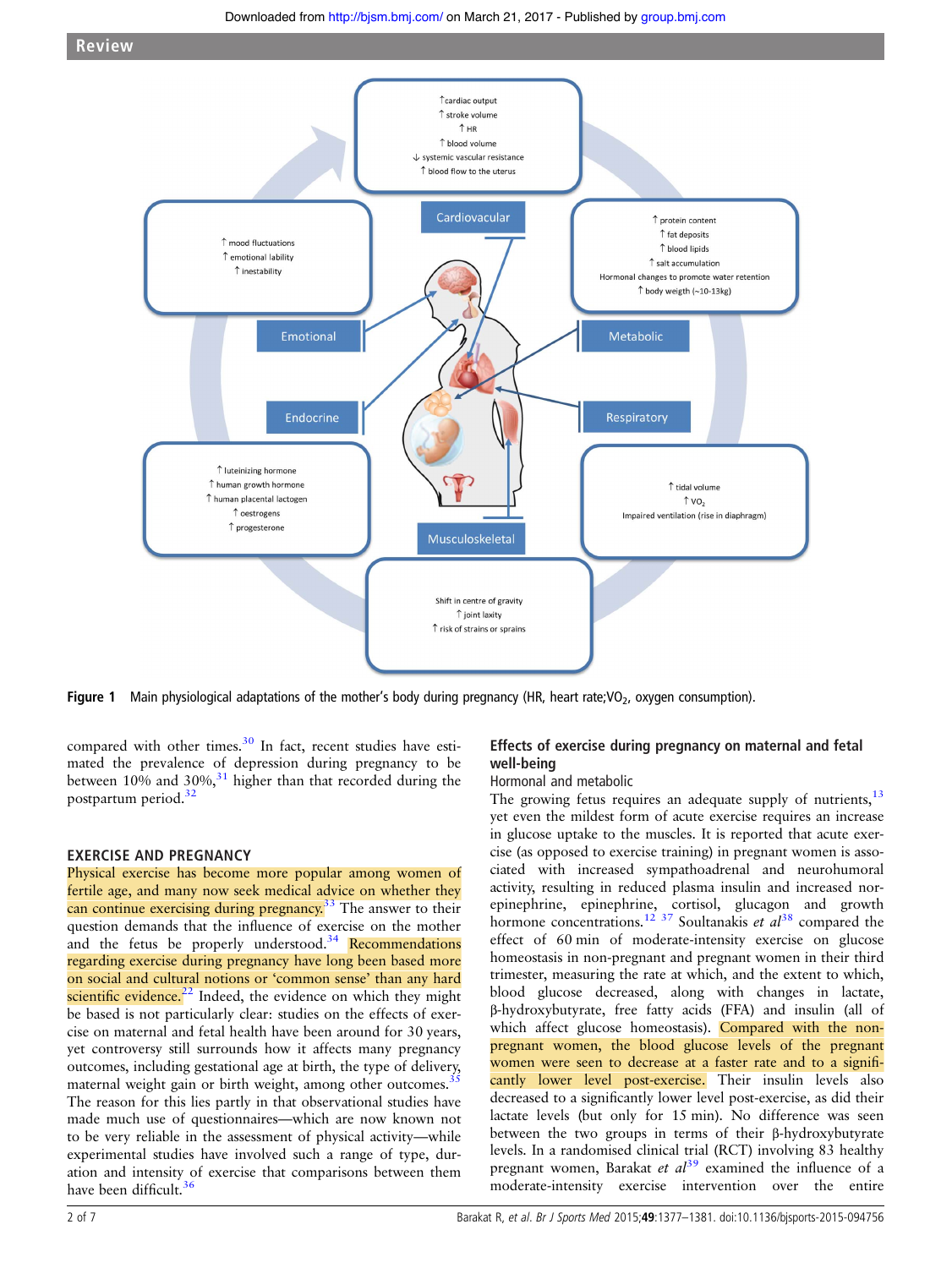pregnancy period on maternal glucose tolerance. The exercise group returned better maternal glucose screen results (103.8  $\pm$ 20.4 mg/dL) than the control group (126.9 $\pm$ 29.5 mg/dL). Bessinger  $et$   $al^{40}$  $al^{40}$  $al^{40}$  examined substrate utilisation and hormonal responses to moderate-intensity exercise in a group of 12 women over gestation, measuring glucose, triglyceride, insulin, glucagon, cortisol, growth hormone and blood urea levels, as well as heart rate,  $\overline{VO}_2$  and the respiratory exchange ratio at rest and after exercise. Urine urea, urine volume and creatinine levels were also measured 24 h before and after exercise. Pregnancy was associated with elevated resting triglyceride levels but a lower plasma glucose level. No significant differences were seen before and after exercise for most of the variables studied. It was concluded that substrate and hormonal responses to exercise are altered as pregnancy progresses, and that the reduced blood glucose level associated with exercise might be due more to impaired gluconeogenesis and glycogenolysis than any increase in glucose utilisation caused by exercise.

# Fetal growth and development

Hopkins et  $al<sup>41</sup>$  $al<sup>41</sup>$  $al<sup>41</sup>$  examined whether aerobic exercise training in the second half of pregnancy might be associated with reduced fetal size via changes in the maternal insulin-like growth factor (IGF) axis (which involves placental growth hormone), or via alterations in the plasma leptin or FFA concentrations. Training appeared to have no impact on the IGF axis, but the women in the exercise group experienced a 29% increase in plasma leptin concentration during late gestation and showed a trend towards lower FFA levels. The authors concluded that this increase in leptin might reflect subtle changes within the placenta in response to regular exercise, and that this might have contributed to the reduction seen in the size and birth weight of the children they bore.

Studies on the effect of physical exercise on fetal growth and development have reported varying results, perhaps again because of the variety of designs used and the different interventions followed (type, intensity, duration and frequency of maternal exercise). Some studies report poorer growth in infants of physically active mothers,  $42-45$  $42-45$  while others report the opposite, $46$  and yet others report no difference at all. $47$   $48$  In an RCT to determine the effects of aerobic exercise training during the second half of pregnancy on maternal insulin sensitivity and neonatal outcomes, Hopkins et  $al^{44}$  $al^{44}$  $al^{44}$  observed lower birth weights and body mass indices at birth for the offspring of mothers who exercised. Clapp et  $al^{49}$  <sup>50</sup> reported a positive association between early and regular physical exercise during normal pregnancy and improved fetoplacental growth. Some authors suggest that maternal exercise during pregnancy has no adverse effects on infants during their first year of life,  $51$  nor does it affect children's subcutaneous fat mass 5 years after delivery.<sup>[52](#page-5-0)</sup> In a cohort study with follow-up at 1 year, Edwards[43](#page-5-0) found exercise during pregnancy to have no influence on morphometric variables or cognitive performance as measured with the Bayley mental scale.

#### **Respiratory**

The respiratory response to maternal exercise is particularly related to hormonal factors. In theory, changes in the endocrine system during pregnancy could lead to changes in breathing responses, perhaps even limiting exercise capacity.<sup>[53](#page-5-0)</sup> It has been suggested that hormonal changes and respiratory responses to exercise may also be partly responsible for pregnant women's perception of having to make an increased effort during exer-cise.<sup>[54](#page-5-0)</sup> However, Jensen et  $al^{53}$  $al^{53}$  $al^{53}$  report pregnancy and advancing

gestation not to be associated with increased exertional respiratory discomfort, nor any reduction in aerobic work capacity, and indicate that mechanical adaptations during pregnancy help pregnant women achieve a peak oxygen consumption  $(VO<sub>2peak</sub>)$ similar to that of non-pregnant women. Jensen et  $al^{55}$  $al^{55}$  $al^{55}$  also studied the physiological mechanisms of exertional breathlessness in responses to incremental cycle exercise in 15 young, healthy women 34–38 weeks into gestation, and again 4– 5 months into the postpartum period. Pregnancy-induced increases in exertional breathlessness were found to reflect an increased ventilation and respiratory muscle effort, and dynamic mechanical ventilatory constraints contributed to respiratory discomfort near the limits of tolerance in late gestation. In an experimental study in 28 previously sedentary pregnant women, McAuley et  $al^{56}$  $al^{56}$  $al^{56}$  examined the effects of aerobic conditioning during the second and third trimesters on ventilatory responses. The results showed that regular maternal exercise had no significant effect on pregnancy-induced changes in ventilation or alveolar gas exchange at rest or during standard submaximal exercise. In the authors' opinion, prenatal fitness programmes improve the workload capacity, as shown by the improvement in ventilation and peak oxygen pulse values. Wolfe *et*  $aI^{57}$  $aI^{57}$  $aI^{57}$ reported similar results. In a study designed to examine the size of the increased ventilatory response to exercise in pregnancy, Jensen et  $aI^{58}$  $aI^{58}$  $aI^{58}$  reported the variation in this variable, as well as the perceived breathlessness among healthy pregnant women, to be explained by interindividual variation in the ventilatory recruitment threshold for CO<sub>2</sub>.

# Cardiovascular

Pivarnik et  $al^{59}$  $al^{59}$  $al^{59}$  found that the cardiorespiratory response to acute exercise in pregnant women who were physically active throughout pregnancy was better than in women who remained inactive during gestation. Veille et  $al^{60}$  $al^{60}$  $al^{60}$  studied left ventricular diastolic filling in response to exercise (stationary bicycle exercise) by transmitral pulsed Doppler echocardiography in 10 healthy pregnant women during each trimester of pregnancy, and again at 12 weeks after delivery. Measurements were made at rest and during exercise at each workload. Pregnancy increased the early and atrial peak flow velocities and reduced the P-R interval, the early deceleration time and the isovolumetric relaxation time. The authors concluded that the responders experienced an increase in left ventricular chamber stiffness during maximum intensity exercise. Morrow et  $al^{61}$  $al^{61}$  $al^{61}$  studied maternal heart rate and blood pressure (BP), and the uteroplacental/umbilical circulation (by Doppler ultrasound) in 15 healthy, pregnant women who undertook a 5 min exercise period in late pregnancy. Maternal heart rate and BP were increased by the exercise, as was the ratio of the systolic/diastolic velocity in the uterine artery. This suggests an increase in uteroplacental vascular resistance. The fetal heart rate was also increased by the exercise, but the systolic/diastolic velocity ratio in the umbilical artery remained unaltered. These authors concluded that exercise generates resistance to blood flow in the uterine circulation. In a recent longitudinal study involving 27 healthy, nulliparous, pregnant women, Ferreira et  $al^{62}$  $al^{62}$  $al^{62}$  examined whether maternal heart rate and BP changed in response to pelvic floor muscle training during pregnancy. Systolic and diastolic BP were measured before and after each training session and maternal heart rate was measured during each session. The intervention programme followed involved individual supervised pelvic floor muscle training between gestational weeks 20– 36. The authors reported that this had no effect on BP but significantly increased the heart rate during the exercise session,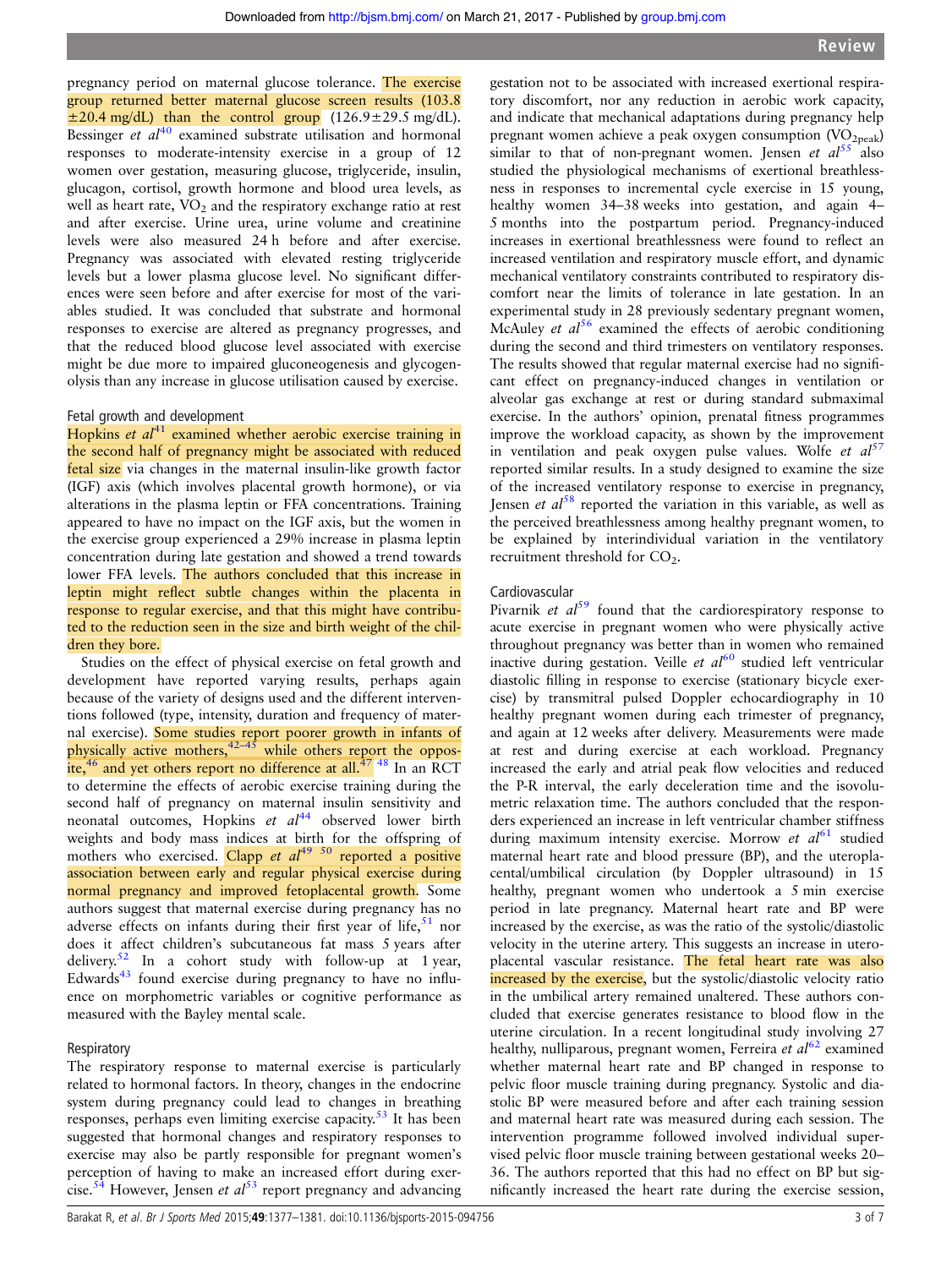

Figure 2 Main effects of exercise during pregnancy on maternal and fetal well-being (BP, blood pressure; HR, heart rate;  $O<sub>2</sub>$ , oxygen).

with no negative long-term effect on either of these variables. In a prospective study involving 22 sedentary normal weight, overweight and obese pregnant women, Stutzman et  $al^{63}$  $al^{63}$  $al^{63}$  investigated the effect of an exercise programme on BP and cardiac autonomic function as determined by heart rate variability (heart rate) and baroreflex sensitivity (BRS). The exercise programme consisted of walking (low-intensity exercise) for 16 weeks (from week 20 of pregnancy onwards). The BP, heart rate and BRS were measured at rest and at the beginning of exercise both at the beginning and end of the experimental period. Increases were seen in BP, heart rate and BRS, particularly in the overweight women. It was suggested that exercise training might attenuate the increase in BP and the loss of parasympathetic tone associated with pregnancy, especially in overweight women.

# Psychological

Pregnancy is a time during which emotional balance and psychological stability can be at risk. Depression can be difficult to treat in pregnant women given the need to avoid possible adverse effects pregnant women given the need to more that the preterm delivery or such as impaired fetal brain development,  $64-66$  preterm delivery or intrauterine growth restriction,  $67-69$  postpartum depression and its related complications, mother-infant bonding difficulties,<sup>70</sup> infant feeding difficulties and childhood overweight problems, $71$  low birth weight or longer hospital stays.<sup>70</sup> Theoretically, improvements in mood and self-esteem generated by exercise might mitigate this problem and improve body satisfaction.[72](#page-5-0) Certainly, this association has been shown in some studies.<sup>73</sup> <sup>74</sup> Other studies have shown that exercise during pregnancy improves depression-related symptoms.<sup>75–77</sup> In a recent RCT, Perales *et al*<sup>[78](#page-5-0)</sup> found that a programme of physical exercise throughout pregnancy attenuated such symptoms in otherwise healthy, pregnant women.

# Pelvic Floor

Some studies have reported a beneficial effect of programmes aiming at strengthening the pelvic floor muscles during pregnancy in symptoms of urinary incontinence.<sup>79–83</sup> Further, a systematic review by Mørkved and  $B\varnothing^{84}$  showed a positive effect of specific pelvic floor muscle training during pregnancy in the prevention and treatment of urinary incontinence. Yet such types of training programmes would not be as effective if they are simply included within general fitness classes for pregnant women with no individual instructions and specifications regarding the correct contraction of pelvic floor muscles.<sup>[85](#page-5-0)</sup> In a recent study on complications to the opening of the pelvic floor during labour (levator hiatus muscle action), Bø et  $al^{86}$  $al^{86}$  $al^{86}$  reported no differences in women exercising regularly before or during pregnancy compared with their non-exercising referents.

Figure 2 shows a summary of the main effects of exercise during pregnancy on maternal and fetal well-being.

#### Effects of exercise on maternal outcomes of pregnancy

Examining pregnancy outcomes is the most reliable way of determining whether pregnancy and childbirth have been successful. The most important maternal outcomes are discussed below.

#### Maternal weight gain

This varies widely among pregnant women,<sup>[87](#page-5-0)</sup> but a very high-percentage gain excessive weight.<sup>[88](#page-5-0)</sup> [89](#page-6-0) Unfortunately, this is associated with hypertension, gestational diabetes and fetal macrosomia.[88](#page-5-0) [90](#page-6-0)–<sup>92</sup> Exercise may help in the control of maternal weight gain,<sup>[93](#page-6-0)-95</sup> and may help in its treatment in overweight and obese pregnant women.<sup>[96](#page-6-0)</sup>

#### Gestational age at delivery

Sufficient time is required for the organs and systems of the fetus to reach maturity. $\frac{97}{1}$  $\frac{97}{1}$  $\frac{97}{1}$  It has traditionally been thought that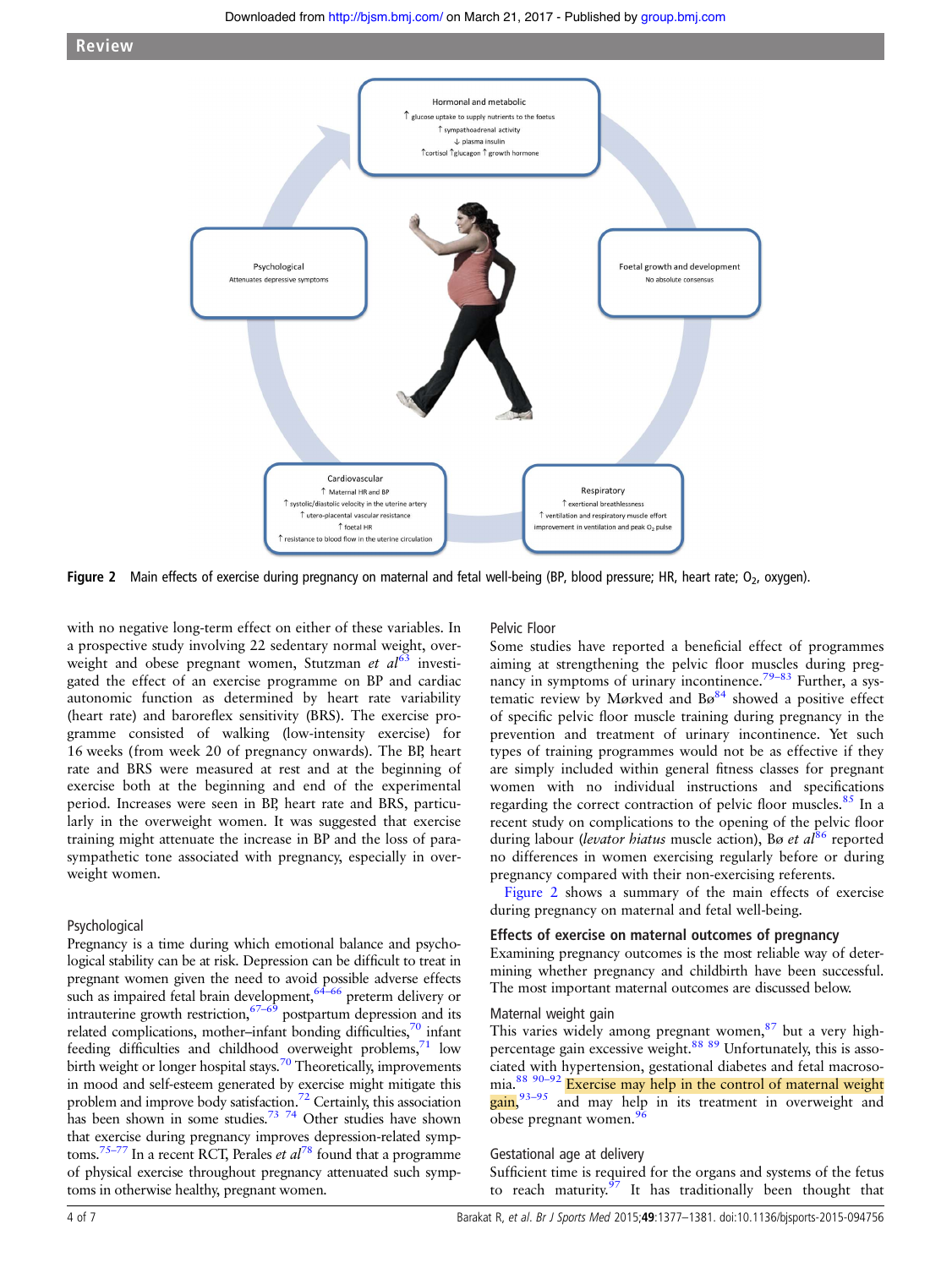# <span id="page-4-0"></span>What are the new findings?

- $\blacktriangleright$  In the absence of obstetric complications, the healthy pregnant body is able to cope with the physiological demands imposed by moderate exercise.
- Moderate exercise is not a risk factor for fetal and maternal pregnancy outcomes.
- A supervised programme of moderate exercise throughout pregnancy may be recommended by health professionals to attenuate the risk of pregnancy alterations.

exercise, especially high-intensity exercise, might lead to earlier parturition, mainly due to hormonal factors.<sup>12</sup> <sup>98</sup> However, several recent studies suggest that moderate-intensity exercise does not lead to earlier births in healthy pregnant women.<sup>[36](#page-5-0) 99-[101](#page-6-0)</sup>

# Type of delivery

The mode of delivery can affect the well-being of the mother and the newborn. Instrumental delivery or Caesarean section can have many sequelae that condition postpartum recovery. While earlier studies found no influence of exercise on type of delivery,[102 103](#page-6-0) more recent studies suggest that an association exists between exercise during pregnancy and a reduced need for Caesarean section.<sup>104</sup> <sup>105</sup>

# Duration of labour

The duration of childbirth can affect the well-being of both the mother and the newborn.<sup>[106](#page-6-0)</sup> Prolonged labour is associated with increased maternal and perinatal morbidity and mortality.107–[109](#page-6-0) Identified maternal morbidities include maternal exhaustion, electrolyte imbalance, hypoglycaemia, obstructed labour and its sequelae (such as uterine rupture, primary postpartum haemorrhage) and obstetric fistula. Prolonged labour can also cause fetal distress, perinatal asphyxia, the need for neonatal resuscitation and admission into a neonatal intensive care unit, hypoxic ischaemic encephalopathy and cerebral palsy.[110](#page-6-0) In theory, physical fitness could positively influence the course of labour by reducing excessive weight gain and inducing metabolic and hormonal changes that may impact uterine con-tractility and endurance.<sup>[111](#page-6-0)</sup> Ruiz et al<sup>[95](#page-6-0)</sup> found no effect of lightintensity to moderate-intensity aerobic and resistance exercise on duration of labour in 481 pregnant women who exercised from the ninth week of pregnancy compared with their counterparts (n=481) who did not exercise.

#### FUTURE PERSPECTIVES

Much controversy remains regarding the effects of exercise during pregnancy. It is important that studies be performed using standardised protocols that would allow later comparisons of the results obtained by different authors. The undertaking of such studies, especially RCTs, might afford more reliable answers. Currently, it would appear that moderate exercise performed throughout pregnancy is beneficial to the mother while having no adverse effects on the growing fetus.

Funding This study was partially supported by the Spanish Ministry of Economy and Competitiveness (RYC-2010-05957) and Technical University of Madrid (AL15-PID-06). Research in the field of exercise and health by Alejandro Lucia is funded by the Fondo de Investigaciones Sanitarias (FIS, grant number PI12/00914) and fondos FEDER.

Competing interests None declared.

**Provenance and peer review** Not commissioned; externally peer reviewed.

# **REFERENCES**

- 1 Wolfe LA, Brenner IK, Mottola MF. Maternal exercise, fetal well-being and pregnancy outcome. [Exerc Sport Sci Rev](http://dx.doi.org/10.1249/00003677-199401000-00008) 1994;22:145–94.
- 2 Wolfe LA, Ohtake PJ, Mottola MF, et al. Physiological interactions between pregnancy and aerobic exercise. Exerc Sport Sci Rev 1989;17:295–351.
- 3 Hopkins SA, Cutfield WS. Exercise in pregnancy: weighing up the long-term impact on the next generation. [Exerc Sport Sci Rev](http://dx.doi.org/10.1097/JES.0b013e31821a5527) 2011;39:120-7.
- 4 Clapp JF III, Capeless E. Cardiovascular function before, during, and after the first and subsequent pregnancies. [Am J Cardiol](http://dx.doi.org/10.1016/S0002-9149(97)00738-8) 1997;80:1469–73.
- Duvekot JJ, Cheriex EC, Pieters FA, et al. Early pregnancy changes in hemodynamics and volume homeostasis are consecutive adjustments triggered by a primary fall in systemic vascular tone. [Am J Obstet Gynecol](http://dx.doi.org/10.1016/0002-9378(93)90405-8) 1993;169:1382–92.
- 6 Robson SC, Hunter S, Boys RJ, et al. Serial study of factors influencing changes in cardiac output during human pregnancy. Am J Physiol 1989;256(4 Pt 2): H1060–5.
- 7 Geva T, Mauer MB, Striker L, et al. Effects of physiologic load of pregnancy on left ventricular contractility and remodeling. [Am Heart J](http://dx.doi.org/10.1016/S0002-8703(97)70247-3) 1997;133:53-9.
- 8 Gilson GJ, Samaan S, Crawford MH, et al. Changes in hemodynamics, ventricular remodeling, and ventricular contractility during normal pregnancy: a longitudinal study. [Obstet Gynecol](http://dx.doi.org/10.1016/S0029-7844(97)85765-1) 1997;89:957–62.
- Bamfo JE, Kametas NA, Nicolaides KH, et al. Maternal left ventricular diastolic and systolic long-axis function during normal pregnancy. [Eur J Echocardiogr](http://dx.doi.org/10.1016/j.euje.2006.12.004) 2007;8:360–8.
- 10 Carbillon L, Uzan M, Uzan S. Pregnancy, vascular tone, and maternal hemodynamics: a crucial adaptation. [Obstet Gynecol Surv](http://dx.doi.org/10.1097/00006254-200009000-00023) 2000;55:574-81.
- Zentner D, Wheeler M, Grigg L. Does pregnancy contribute to systemic right ventricular dysfunction in adults with an atrial switch operation? [Heart Lung Circ](http://dx.doi.org/10.1016/j.hlc.2012.04.009) 2012;21:433–8.
- 12 Artal R, Wiswell R, Drinkwater B. Exercise in pregnancy. Williams & Willkins, 1991.
- 13 Bonen A, Campagna PD, Gilchrist L, et al. Substrate and hormonal responses during exercise classes at selected stages of pregnancy. [Can J Appl Physiol](http://dx.doi.org/10.1139/h95-035) 1995;20:440–51.
- 14 Davenport MH, Ruchat SM, Giroux I, et al. Timing of excessive pregnancy-related weight gain and offspring adiposity at birth. [Obstet Gynecol](http://dx.doi.org/10.1097/AOG.0b013e31829a3b86) 2013;122(2 Pt  $1) \cdot 255 - 61$
- 15 Frederick IO, Williams MA, Sales AE, et al. Pre-pregnancy body mass index, gestational weight gain, and other maternal characteristics in relation to infant birth weight. [Matern Child Health J](http://dx.doi.org/10.1007/s10995-007-0276-2) 2008:12:557-67.
- 16 Medicine IO. Nutrition during pregnancy: part I weight gain and part II nutrient supplements. Washington DC: National Academies Press, 1990.
- 17 Zhou W, Olsen J. Gestational weight gain as a predictor of birth and placenta weight according to pre-pregnancy body mass index. [Acta Obstet Gynecol Scand](http://dx.doi.org/10.1111/j.1600-0412.1997.tb07982.x) 1997;76:300–7.
- 18 Pivarnik JM, Stein AD, Rivera JM. Effect of pregnancy on heart rate/oxygen consumption calibration curves. [Med Sci Sports Exerc](http://dx.doi.org/10.1097/00005768-200205000-00004) 2002;34:750-5.
- 19 Wang TW, Apgar BS. Exercise during pregnancy. Am Fam Physician 1998;57:1846–52, 57.
- 20 Shephard RJ. Exercise and training in women, part I: influence of gender on exercise and training responses. [Can J Appl Physiol](http://dx.doi.org/10.1139/h00-002) 2000;25:19-34.
- Wolfe LA, Mottola MF. Aerobic exercise in pregnancy: an update. [Can J Appl](http://dx.doi.org/10.1139/h93-011) [Physiol](http://dx.doi.org/10.1139/h93-011) 1993;18:119–47.
- 22 Sternfeld B. Physical activity and pregnancy outcome. Review and recommendations. [Sports Med](http://dx.doi.org/10.2165/00007256-199723010-00004) 1997;23:33–47.
- 23 Asher I, Kaplan B, Modai I, et al. Mood and hormonal changes during late pregnancy and puerperium. Clin Exp Obstet Gynecol 1995;22:321-5.
- 24 Chitra TV, Panicker S. Child birth, pregnancy and pelvic floor dysfunction. [J Obstet](http://dx.doi.org/10.1007/s13224-011-0095-7) [Gynaecol India](http://dx.doi.org/10.1007/s13224-011-0095-7) 2011;61:635–7.
- 25 van Veelen GA, Schweitzer KJ, van der Vaart CH. Ultrasound imaging of the pelvic floor: changes in anatomy during and after first pregnancy. [Ultrasound Obstet](http://dx.doi.org/10.1002/uog.13301) [Gynecol](http://dx.doi.org/10.1002/uog.13301) 2014;44:476–80.
- 26 MacLennan AH, Taylor AW, Wilson DH, et al. The prevalence of pelvic floor disorders and their relationship to gender, age, parity and mode of delivery. [BJOG](http://dx.doi.org/10.1111/j.1471-0528.2000.tb11669.x) 2000;107:1460–70.
- 27 Zhu L, Li L, Lang JH, et al. Prevalence and risk factors for peri- and postpartum urinary incontinence in primiparous women in China: a prospective longitudinal study. *[Int Urogynecol J](http://dx.doi.org/10.1007/s00192-011-1640-8)* 2012;23:563-72.
- 28 Solans-Domenech M, Sanchez E, Espuna-Pons M, Pelvic Floor Research G. Urinary and anal incontinence during pregnancy and postpartum: incidence, severity, and risk factors. [Obstet Gynecol](http://dx.doi.org/10.1097/AOG.0b013e3181d04dff) 2010;115:618-28.
- 29 Reading AE, Cox DN, Sledmere CM, et al. Psychological changes over the course of pregnancy: a study of attitudes toward the fetus/neonate. [Health Psychol](http://dx.doi.org/10.1037/0278-6133.3.3.211) 1984;3:211–21.
- 30 Campagne DM. The obstetrician and depression during pregnancy. [Eur J Obstet](http://dx.doi.org/10.1016/j.ejogrb.2003.11.028) [Gynecol Reprod Biol](http://dx.doi.org/10.1016/j.ejogrb.2003.11.028) 2004;116:125–30.
- 31 Teixeira C, Figueiredo B, Conde A, et al. Anxiety and depression during pregnancy in women and men. [J Affect Disord](http://dx.doi.org/10.1016/j.jad.2009.03.005) 2009;119:142-8.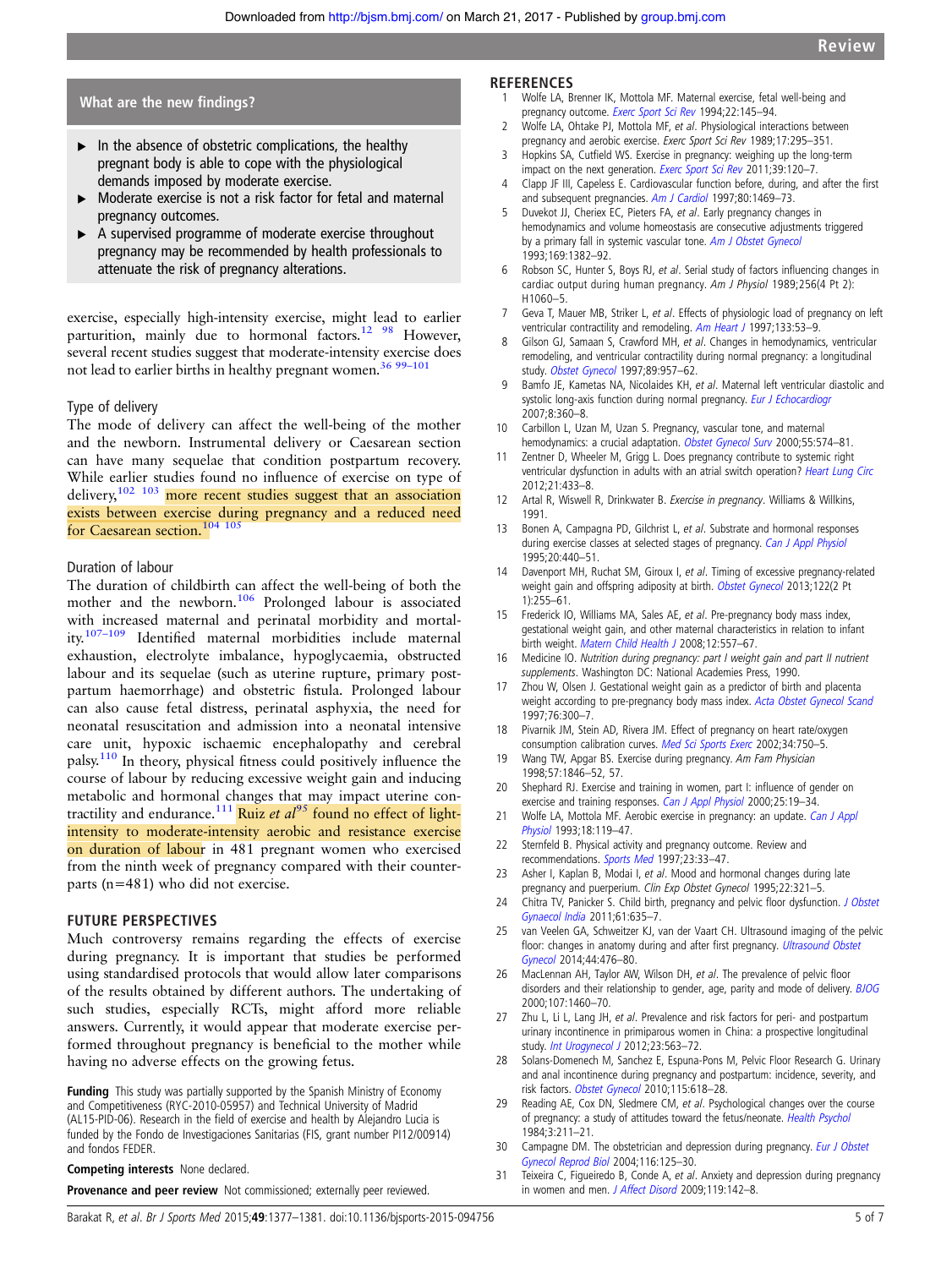- <span id="page-5-0"></span>32 Lee AM, Lam SK, Sze Mun Lau SM, et al. Prevalence, course, and risk factors for antenatal anxiety and depression. [Obstet Gynecol](http://dx.doi.org/10.1097/01.AOG.0000287065.59491.70) 2007;110:1102–12.
- 33 Madsen M, Jorgensen T, Jensen ML, et al. Leisure time physical exercise during pregnancy and the risk of miscarriage: a study within the Danish National Birth Cohort. [BJOG](http://dx.doi.org/10.1111/j.1471-0528.2007.01496.x) 2007;114:1419–26.
- 34 Barakat R, Pelaez M, Montejo R, et al. Exercise during pregnancy improves maternal health perception: a randomized controlled trial. [Am J Obstet Gynecol](http://dx.doi.org/10.1016/j.ajog.2011.01.043) 2011;204:402.e1–7.
- 35 Downs DS, Chasan-Taber L, Evenson KR, et al. Physical activity and pregnancy: past and present evidence and future recommendations. Res Q Exerc Sport 2012;83:485–502.
- 36 Barakat R, Pelaez M, Montejo R, et al. Exercise throughout pregnancy does not cause preterm delivery: a randomized, controlled trial. [J Phys Act Health](http://dx.doi.org/10.1123/jpah.2012-0344) 2014;11:1012–17.
- 37 Bessinger RC, McMurray RG. Substrate utilization and hormonal responses to exercise in pregnancy. [Clin Obstet Gynecol](http://dx.doi.org/10.1097/00003081-200306000-00025) 2003;46:467-78.
- 38 Soultanakis HN, Artal R, Wiswell RA. Prolonged exercise in pregnancy: glucose homeostasis, ventilatory and cardiovascular responses. [Semin Perinatol](http://dx.doi.org/10.1016/S0146-0005(96)80024-3) 1996;20:315–27.
- 39 Barakat R, Cordero Y, Coteron J, et al. Exercise during pregnancy improves maternal glucose screen at 24–28 weeks: a randomised controlled trial. [Br J](http://dx.doi.org/10.1136/bjsports-2011-090009) [Sports Med](http://dx.doi.org/10.1136/bjsports-2011-090009) 2012;46:656–61.
- 40 Bessinger RC, McMurray RG, Hackney AC. Substrate utilization and hormonal responses to moderate intensity exercise during pregnancy and after delivery. [Am J](http://dx.doi.org/10.1067/mob.2002.122093) [Obstet Gynecol](http://dx.doi.org/10.1067/mob.2002.122093) 2002;186:757–64.
- 41 Hopkins SA, Baldi JC, Cutfield WS, et al. Effects of exercise training on maternal hormonal changes in pregnancy. [Clin Endocrinol](http://dx.doi.org/10.1111/j.1365-2265.2010.03964.x) 2011;74:495-500.
- 42 Clapp JF III, Capeless EL. Neonatal morphometrics after endurance exercise during pregnancy. [Am J Obstet Gynecol](http://dx.doi.org/10.1016/0002-9378(90)90754-U) 1990;163(6 Pt 1):1805–11.
- 43 Edwards G. Does regular exercise during pregnancy affect the physical growth or mental development of infants? West J Med 1999;170:264.
- 44 Hopkins SA, Baldi JC, Cutfield WS, et al. Exercise training in pregnancy reduces offspring size without changes in maternal insulin sensitivity. [J Clin Endocrinol](http://dx.doi.org/10.1210/jc.2009-2255) [Metab](http://dx.doi.org/10.1210/jc.2009-2255) 2010;95:2080–8.
- 45 Juhl M, Olsen J, Andersen PK, et al. Physical exercise during pregnancy and fetal growth measures: a study within the Danish National Birth Cohort. [Am J Obstet](http://dx.doi.org/10.1016/j.ajog.2009.07.033) [Gynecol](http://dx.doi.org/10.1016/j.ajog.2009.07.033) 2010;202:63.e1–8.
- 46 Hatch MC, Shu XO, McLean DE, et al. Maternal exercise during pregnancy, physical fitness, and fetal growth. Am J Epidemiol 1993;137:1105-14.
- 47 Kardel KR, Kase T. Training in pregnant women: effects on fetal development and birth. [Am J Obstet Gynecol](http://dx.doi.org/10.1016/S0002-9378(98)80013-6) 1998;178:280-6.
- 48 Owe KM, Nystad W, Bo K. Association between regular exercise and excessive newborn birth weight. [Obstet Gynecol](http://dx.doi.org/10.1097/AOG.0b013e3181b6c105) 2009;114:770–6.
- 49 Clapp JF III, Kim H, Burciu B, et al. Beginning regular exercise in early pregnancy: effect on fetoplacental growth. [Am J Obstet Gynecol](http://dx.doi.org/10.1067/mob.2000.107096) 2000;183:1484-8.
- 50 Clapp JF III, Kim H, Burciu B, et al. Continuing regular exercise during pregnancy: effect of exercise volume on fetoplacental growth. [Am J Obstet Gynecol](http://dx.doi.org/10.1067/mob.2002.119109) 2002;186:142–7.
- 51 Clapp JF III, Simonian S, Lopez B, et al. The one-year morphometric and neurodevelopmental outcome of the offspring of women who continued to exercise regularly throughout pregnancy. [Am J Obstet Gynecol](http://dx.doi.org/10.1016/S0002-9378(98)70444-2) 1998;178:594-9.
- 52 Clapp JF III. Morphometric and neurodevelopmental outcome at age five years of the offspring of women who continued to exercise regularly throughout pregnancy. [J Pediatr](http://dx.doi.org/10.1016/S0022-3476(96)70029-X) 1996;129:856-63.
- 53 Jensen D, Webb KA, Wolfe LA, et al. Effects of human pregnancy and advancing gestation on respiratory discomfort during exercise. [Respir Physiol Neurobiol](http://dx.doi.org/10.1016/j.resp.2006.08.004) 2007;156:85–93.
- 54 Milne JA, Howie AD, Pack AI. Dyspnoea during normal pregnancy. [Br J Obstet](http://dx.doi.org/10.1111/j.1471-0528.1978.tb10497.x) [Gynaecol](http://dx.doi.org/10.1111/j.1471-0528.1978.tb10497.x) 1978;85:260–3.
- 55 Jensen D, Webb KA, Davies GA, et al. Mechanical ventilatory constraints during incremental cycle exercise in human pregnancy: implications for respiratory sensation. *[J Physiol](http://dx.doi.org/10.1113/jphysiol.2008.158154)* 2008;586(Pt 19):4735-50.
- 56 McAuley SE, Jensen D, McGrath MJ, et al. Effects of human pregnancy and aerobic conditioning on alveolar gas exchange during exercise. [Can J Physiol](http://dx.doi.org/10.1139/y05-054) [Pharmacol](http://dx.doi.org/10.1139/y05-054) 2005;83:625–33.
- 57 Wolfe LA, Walker RM, Bonen A, et al. Effects of pregnancy and chronic exercise on respiratory responses to graded exercise. J Appl Physiol 1994;76:1928–36.
- 58 Jensen D, Webb KA, O'Donnell DE. The increased ventilatory response to exercise in pregnancy reflects alterations in the respiratory control systems ventilatory recruitment threshold for CO2. [Respir Physiol Neurobiol](http://dx.doi.org/10.1016/j.resp.2010.03.009) 2010;171:75–82.
- 59 Pivarnik JM, Ayres NA, Mauer MB, et al. Effects of maternal aerobic fitness on cardiorespiratory responses to exercise. Med Sci Sports Exerc 1993;25:993–8.
- 60 Veille JC, Kitzman DW, Millsaps PD, et al. Left ventricular diastolic filling response to stationary bicycle exercise during pregnancy and the postpartum period.  $AmJ$ [Obstet Gynecol](http://dx.doi.org/10.1067/mob.2001.117312) 2001;185:822–7.
- 61 Morrow RJ, Ritchie JW, Bull SB. Fetal and maternal hemodynamic responses to exercise in pregnancy assessed by Doppler ultrasonography. [Am J Obstet Gynecol](http://dx.doi.org/10.1016/0002-9378(89)90106-3) 1989;160:138–40.
- 62 Ferreira CH, Naldoni LM, Ribeiro Jdos S, et al. Maternal blood pressure and heart rate response to pelvic floor muscle training during pregnancy. [Acta Obstet](http://dx.doi.org/10.1111/aogs.12388) [Gynecol Scand](http://dx.doi.org/10.1111/aogs.12388) 2014;93:678–83.
- 63 Stutzman SS, Brown CA, Hains SM, et al. The effects of exercise conditioning in normal and overweight pregnant women on blood pressure and heart rate variability. [Biol Res Nurs](http://dx.doi.org/10.1177/1099800410375979) 2010;12:137-48.
- 64 Allister L, Lester BM, Carr S, et al. The effects of maternal depression on fetal heart rate response to vibroacoustic stimulation. [Dev Neuropsychol](http://dx.doi.org/10.1207/S15326942DN2003_6) 2001;20:639–51.
- 65 Diego MA, Field T, Hernandez-Reif M, et al. Prenatal depression restricts fetal growth. [Early Hum Dev](http://dx.doi.org/10.1016/j.earlhumdev.2008.07.002) 2009;85:65–70.
- 66 O'Connor TG, Heron J, Golding J, et al. Maternal antenatal anxiety and children's behavioural/emotional problems at 4 years. Report from the Avon Longitudinal Study of Parents and Children. [Br J Psychiatry](http://dx.doi.org/10.1192/bjp.180.6.502) 2002;180:502-8.
- 67 Field T. Prenatal depression effects on early development: a review. [Infant Behav](http://dx.doi.org/10.1016/j.infbeh.2010.09.008) [Dev](http://dx.doi.org/10.1016/j.infbeh.2010.09.008) 2011;34:1–14.
- 68 Field T, Diego M, Hernandez-Reif M. Prenatal depression effects on the fetus and newborn: a review. [Infant Behav Dev](http://dx.doi.org/10.1016/j.infbeh.2006.03.003) 2006;29:445-55.
- 69 Li D, Liu L, Odouli R. Presence of depressive symptoms during early pregnancy and the risk of preterm delivery: a prospective cohort study. [Hum Reprod](http://dx.doi.org/10.1093/humrep/den342) 2009;24:146–53.
- 70 Wisner KL, Sit DK, Hanusa BH, et al. Major depression and antidepressant treatment: impact on pregnancy and neonatal outcomes. [Am J Psychiatry](http://dx.doi.org/10.1176/appi.ajp.2008.08081170) 2009;166:557–66.
- Ertel KA, Koenen KC, Rich-Edwards JW, et al. Antenatal and postpartum depressive symptoms are differentially associated with early childhood weight and adiposity. [Paediatr Perinat Epidemiol](http://dx.doi.org/10.1111/j.1365-3016.2010.01098.x) 2010;24:179–89.
- 72 Boscaglia N, Skouteris H, Wertheim EH. Changes in body image satisfaction during pregnancy: a comparison of high exercising and low exercising women. [Aust N Z J](http://dx.doi.org/10.1046/j.0004-8666.2003.00016.x) [Obstet Gynaecol](http://dx.doi.org/10.1046/j.0004-8666.2003.00016.x) 2003;43:41–5.
- 73 Mehta UJ, Siega-Riz AM, Herring AH. Effect of body image on pregnancy weight gain. [Matern Child Health J](http://dx.doi.org/10.1007/s10995-010-0578-7) 2011;15:324-32.
- 74 Rauff EL, Downs DS. Mediating effects of body image satisfaction on exercise behavior, depressive symptoms, and gestational weight gain in pregnancy. [Ann](http://dx.doi.org/10.1007/s12160-011-9300-2) [Behav Med](http://dx.doi.org/10.1007/s12160-011-9300-2) 2011;42:381–90.
- 75 Craft LL, Freund KM, Culpepper L, et al. Intervention study of exercise for depressive symptoms in women. [J Womens Health \(Larchmt\)](http://dx.doi.org/10.1089/jwh.2007.0483) 2007;16:1499–509.
- 76 Koniak-Griffin D. Aerobic exercise, psychological well-being, and physical discomforts during adolescent pregnancy. [Res Nurs Health](http://dx.doi.org/10.1002/nur.4770170404) 1994;17:253-63.
- 77 Robledo-Colonia AF, Sandoval-Restrepo N, Mosquera-Valderrama YF, et al. Aerobic exercise training during pregnancy reduces depressive symptoms in nulliparous women: a randomised trial. [J Physiother](http://dx.doi.org/10.1016/S1836-9553(12)70067-X) 2012;58:9–15.
- 78 Perales M, Refoyo I, Coteron J, et al. Exercise during pregnancy attenuates prenatal depression: a randomized controlled trial. [Eval Health Prof](http://dx.doi.org/10.1177/0163278714533566) 2015;38:59–72.
- 79 Dinc A, Kizilkaya Beji N, Yalcin O. Effect of pelvic floor muscle exercises in the treatment of urinary incontinence during pregnancy and the postpartum period. [Int](http://dx.doi.org/10.1007/s00192-009-0929-3) [Urogynecol J Pelvic Floor Dysfunct](http://dx.doi.org/10.1007/s00192-009-0929-3) 2009;20:1223–31.
- 80 Marques J, Botelho S, Pereira LC, et al. Pelvic floor muscle training program increases muscular contractility during first pregnancy and postpartum: electromyographic study. [Neurourol Urodyn](http://dx.doi.org/10.1002/nau.22346) 2013;32:998-1003.
- 81 Mørkved S, Bø K, Schei B, et al. Pelvic floor muscle training during pregnancy to prevent urinary incontinence: a single-blind randomized controlled trial. [Obstet](http://dx.doi.org/10.1016/S0029-7844(02)02711-4) [Gynecol](http://dx.doi.org/10.1016/S0029-7844(02)02711-4) 2003;101:313–19.
- 82 Pelaez M, Gonzalez-Cerron S, Montejo R, et al. Pelvic floor muscle training included in a pregnancy exercise program is effective in primary prevention of urinary incontinence: a randomized controlled trial. [Neurourol Urodyn](http://dx.doi.org/10.1002/nau.22381) 2014;33:67–71.
- 83 Stafne SN, Salvesen KA, Romundstad PR, et al. Does regular exercise including pelvic floor muscle training prevent urinary and anal incontinence during pregnancy? A randomised controlled trial. [BJOG](http://dx.doi.org/10.1111/j.1471-0528.2012.03426.x) 2012;119:1270–80.
- 84 Mørkved S, Bø K. Effect of pelvic floor muscle training during pregnancy and after childbirth on prevention and treatment of urinary incontinence: a systematic review. [Br J Sports Med](http://dx.doi.org/10.1136/bjsports-2012-091758) 2014;48:299–310.
- 85 Bø K, Haakstad LA. Is pelvic floor muscle training effective when taught in a general fitness class in pregnancy? A randomised controlled trial. [Physiotherapy](http://dx.doi.org/10.1016/j.physio.2010.08.014) 2011;97:190–5.
- Bo K, Hilde G, Staer-Jensen J, et al. Does general exercise training before and during pregnancy influence the pelvic floor "opening" and delivery outcome? A 3D/4D ultrasound study following nulliparous pregnant women from mid-pregnancy to childbirth. [Br J Sports Med](http://dx.doi.org/10.1136/bjsports-2014-093548) 2015;49:196-9.
- 87 Jungheim ES, Travieso JL, Carson KR, et al. Obesity and reproductive function. [Obstet Gynecol Clin North Am](http://dx.doi.org/10.1016/j.ogc.2012.09.002) 2012;39:479–93.
- 88 Davenport MH, Steinback CD, Mottola MF. Impact of pregnancy and obesity on cardiorespiratory responses during weight-bearing exercise. [Respir Physiol](http://dx.doi.org/10.1016/j.resp.2009.06.009) [Neurobiol](http://dx.doi.org/10.1016/j.resp.2009.06.009) 2009;167:341–7.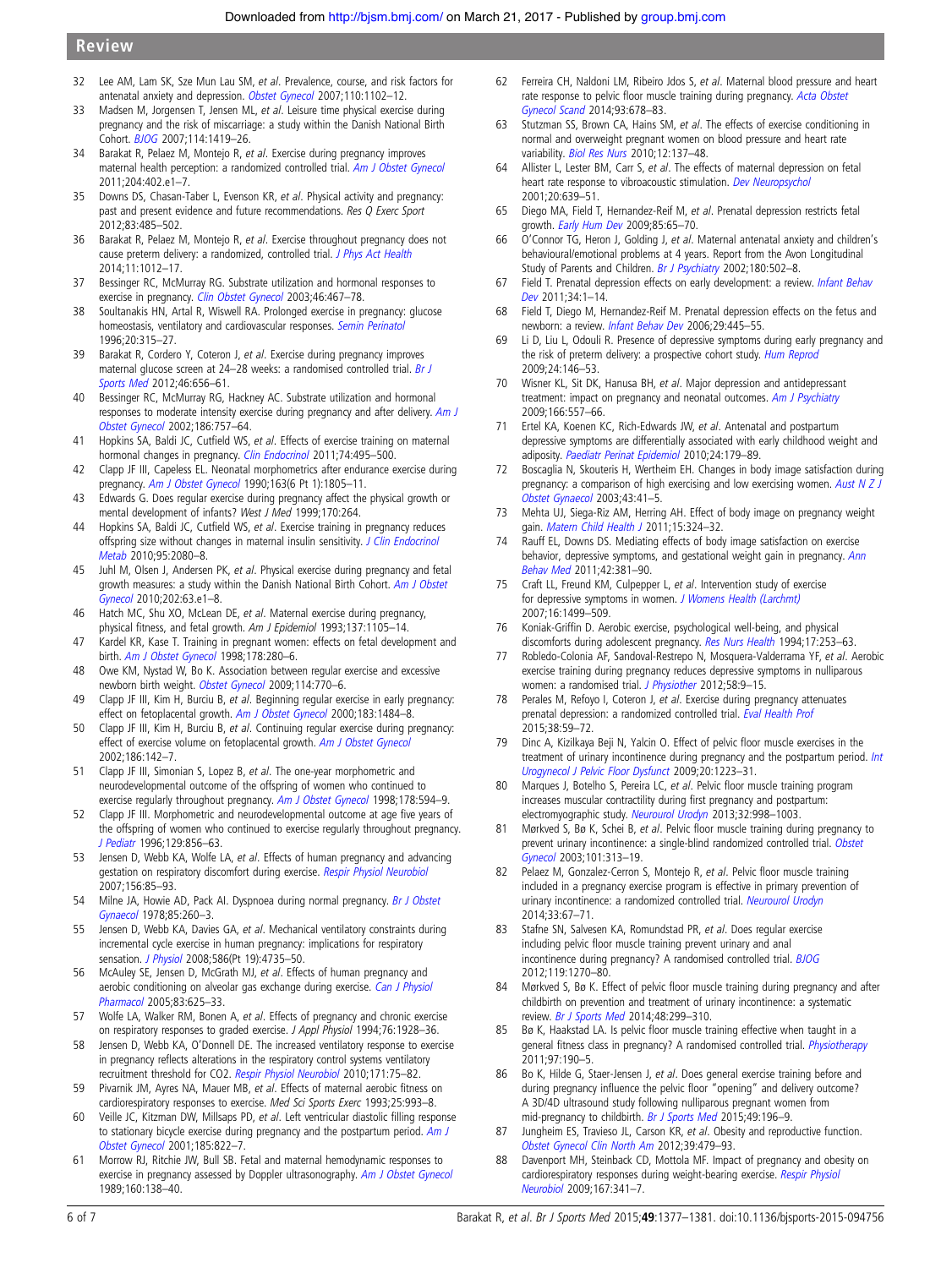- <span id="page-6-0"></span>89 Mottola MF. Physical activity and maternal obesity: cardiovascular adaptations, exercise recommendations, and pregnancy outcomes. [Nutr Rev](http://dx.doi.org/10.1111/nure.12064) 2013;71(Suppl 1):S31–6.
- 90 Chandrasekaran S, Levine LD, Durnwald CP, et al. Excessive weight gain and hypertensive disorders of pregnancy in the obese patient. [J Matern Fetal Neonatal](http://dx.doi.org/10.3109/14767058.2014.991709) [Med](http://dx.doi.org/10.3109/14767058.2014.991709) 2014:1–5.
- 91 Flick AA, Brookfield KF, de la Torre L, et al. Excessive weight gain among obese women and pregnancy outcomes. [Am J Perinatol](http://dx.doi.org/10.1055/s-0029-1243304) 2010;27:333-8.
- 92 Gaillard R, Durmus B, Hofman A, et al. Risk factors and outcomes of maternal obesity and excessive weight gain during pregnancy. [Obesity](http://dx.doi.org/10.1002/oby.20088) 2013;21:1046-55.
- 93 Lamina S, Agbanusi E. Effect of aerobic exercise training on maternal weight gain in pregnancy: a meta-analysis of randomized controlled trials. Ethiop J Health Sci 2013;23:59–64.
- 94 Mudd LM, Owe KM, Mottola MF, et al. Health benefits of physical activity during pregnancy: an international perspective. [Med Sci Sports Exerc](http://dx.doi.org/10.1249/MSS.0b013e31826cebcb) 2013;45:268-77.
- 95 Ruiz JR, Perales M, Pelaez M, et al. Supervised exercise-based intervention to prevent excessive gestational weight gain: a randomized controlled trial. [Mayo Clin](http://dx.doi.org/10.1016/j.mayocp.2013.07.020) [Proc](http://dx.doi.org/10.1016/j.mayocp.2013.07.020) 2013;88:1388–97.
- 96 Mottola MF. Exercise prescription for overweight and obese women: pregnancy and postpartum. [Obstet Gynecol Clin North Am](http://dx.doi.org/10.1016/j.ogc.2009.03.005) 2009;36:301-16, viii.
- 97 Guendelman S, Pearl M, Kosa JL, et al. Association between preterm delivery and pre-pregnancy body mass (BMI), exercise and sleep during pregnancy among working women in Southern California. [Matern Child Health J](http://dx.doi.org/10.1007/s10995-012-1052-5) 2013;17:723–31.
- 98 Jukic AM, Evenson KR, Daniels JL, et al. A prospective study of the association between vigorous physical activity during pregnancy and length of gestation and birthweight. [Matern Child Health J](http://dx.doi.org/10.1007/s10995-011-0831-8) 2012;16:1031-44.
- 99 Barakat R, Stirling JR, Lucia A. Does exercise training during pregnancy affect gestational age? A randomised controlled trial. [Br J Sports Med](http://dx.doi.org/10.1136/bjsm.2008.047837) 2008;42:674-8.
- 100 Clapp JF III. Does exercise training during pregnancy affect gestational age? [Clin J](http://dx.doi.org/10.1097/01.jsm.0000347356.41069.6e) [Sport Med](http://dx.doi.org/10.1097/01.jsm.0000347356.41069.6e) 2009;19:241–3.
- 101 Owe KM, Nystad W, Skjaerven R, et al. Exercise during pregnancy and the gestational age distribution: a cohort study. [Med Sci Sports Exerc](http://dx.doi.org/10.1249/MSS.0b013e3182442fc9) 2012;44:1067-74.
- 102 Barakat R, Ruiz JR, Stirling JR, et al. Type of delivery is not affected by light resistance and toning exercise training during pregnancy: a randomized controlled trial. [Am J Obstet Gynecol](http://dx.doi.org/10.1016/j.ajog.2009.06.004) 2009;201:590.e1–6.
- 103 Bovbjerg ML, Siega-Riz AM. Exercise during pregnancy and cesarean delivery: North Carolina PRAMS, 2004–2005. [Birth](http://dx.doi.org/10.1111/j.1523-536X.2009.00324.x) 2009;36:200–7.
- 104 Barakat R, Pelaez M, Lopez C, et al. Exercise during pregnancy reduces the rate of cesarean and instrumental deliveries: results of a randomized controlled trial. [J Matern Fetal Neonatal Med](http://dx.doi.org/10.3109/14767058.2012.696165) 2012;25:2372–6.
- 105 Tinloy J, Chuang CH, Zhu J, et al. Exercise during pregnancy and risk of late preterm birth, cesarean delivery, and hospitalizations. [Womens Health Issues](http://dx.doi.org/10.1016/j.whi.2013.11.003) 2014;24:e99–e104.
- 106 Szumilewicz A, Wojtyla A, Zarebska A, et al. Influence of prenatal physical activity on the course of labour and delivery according to the new Polish standard for perinatal care. Ann Agric Environ Med 2013;20:380–9.
- 107 Ijaiya MA, Aboyeji AP, Fakeye OO, et al. Pattern of cervical dilatation among parturients in Ilorin, Nigeria. [Ann Afr Med](http://dx.doi.org/10.4103/1596-3519.55767) 2009;8:181–4.
- 108 Melah GS, El-Nafaty AU, Massa AA, et al. Obstructed labour: a public health problem in Gombe, Gombe State, Nigeria. [J Obstet Gynaecol](http://dx.doi.org/10.1080/01443610310001119510) 2003;23:369–73.
- 109 Orhue AA, Otubu JA. Prolonged labour. Textbook of obstetrics and gynaecology for medical students. Ibadan: Heinemann educational books, 2006:439–41.
- 110 Harper LM, Caughey AB, Roehl KA, et al. Defining an abnormal first stage of labor based on maternal and neonatal outcomes. [Am J Obstet Gynecol](http://dx.doi.org/10.1016/j.ajog.2013.12.027) 2014;210:536.e1–7.
- 111 Salvesen KA, Stafne SN, Eggebo TM, et al. Does regular exercise in pregnancy influence duration of labor? A secondary analysis of a randomized controlled trial. [Acta Obstet Gynecol Scand](http://dx.doi.org/10.1111/aogs.12260) 2014;93:73–9.